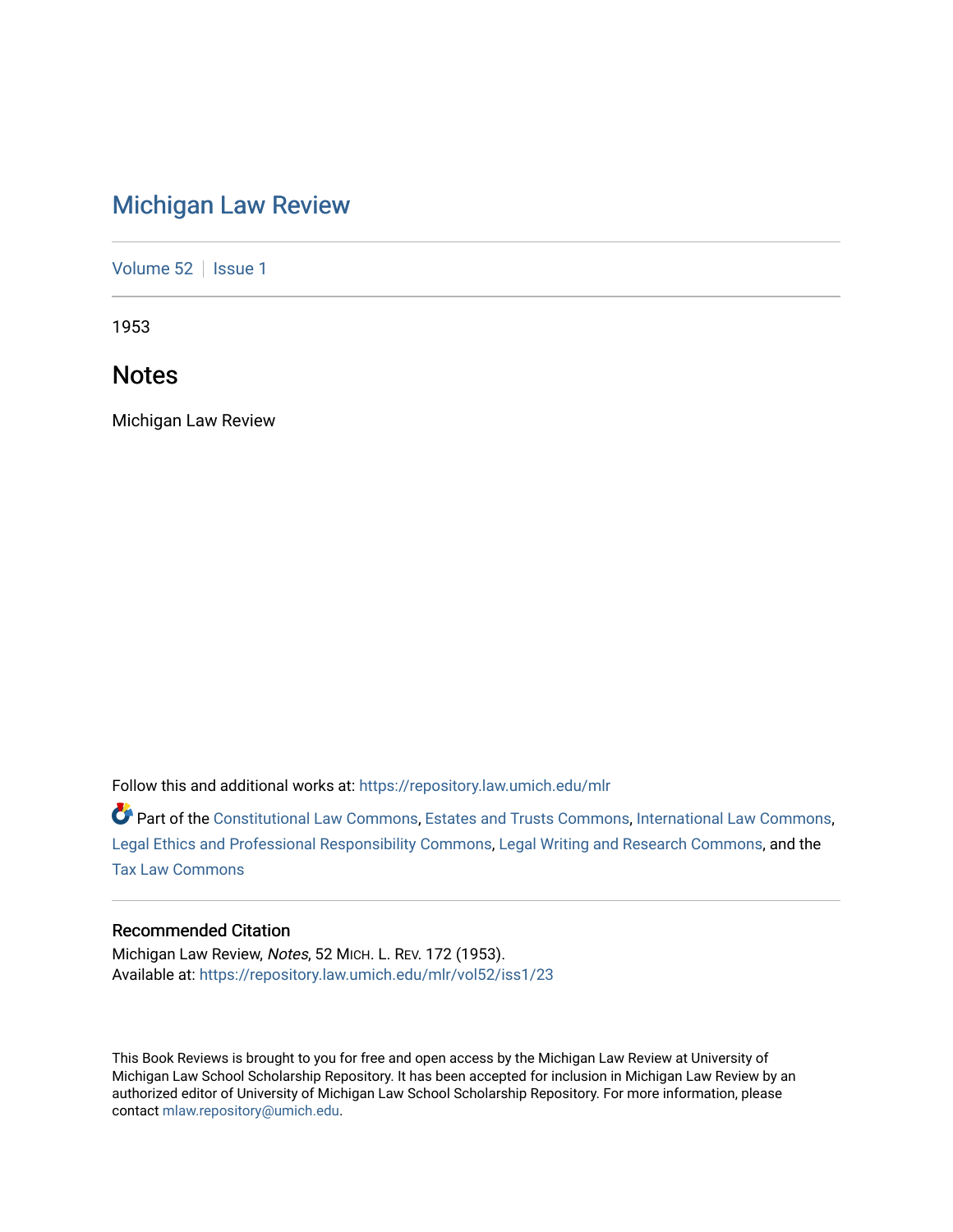# NOTES

### *ANNUAL SURVEY*

1952 Annual Survey of American LAw. By *William Tucker Dean, Jr.,* Editor. New York: New York University School of Law. 1953. Pp. x, 860. \$10.

### *CHARITABLE TRUSTS*

PUBLIC ACCOUNTABILITY OF FOUNDA-TIONS AND CHARITABLE TRUSTS. By *Eleanor* K. *Taylor,* Associate Professor of Social Work, State University of Iowa. New York: Russell Sage Foundation. 1953. Pp. 231. \$3. "Accountability," not to be confused with "control," includes the disclosure of the availability of the public trust, protection against theft, squandering, or umeasonable withholding, and adequate reporting on its operations.

### *CONSTITUTIONAL LAW*  See *Immigration.*

### *ESTATE PLANNING*

EsTATE PLANNING: Cases, Statutes, Text and Other Materials. By A. *James Casner,*  Professor of Law, Harvard University. Boston: Little, Brown & Co. 1953. Pp. xxxv, 540 (with supplement) \$10. The author has also prepared a Manual for use of teachers who adopt the book.

### *FARM LAW*

LAW AND THE FARMER. By *Jacob H*. *Beuscher,* Professor of Law, University of Wisconsin. New York: Springer Pub. Co. 1953. Pp. vii, 406. \$4.95. The author, who has taught a course in farm law, discusses the legal problems of the farmer and presents in this book some practical advice.

## FOREIGN *RELATIONS*

See also *Government and Politics*. BRITAIN AND THE UNITED STATES. Prob- . lems in Cooperation. By *Henry* L. *Roberts,*  Rapporteur, Study Group, Council on Foreign Relations, New York and *Paul* A. *Wilson,* Rapporteur, Study Group, Royal Insti-

tute of International Affairs, London. New York: Harper and Bros. for Council on Foreign Relations. 1953. Pp. xvii, 253. \$3.50.

### *GOVERNMENT AND POLITICS*

DEMOCRACY IN THE UNITED STATES. By *William* H. *Riker,* Associate Professor of Government, Lawrence College. New York: Macmillan. 1953. Pp. xiv, 428. \$3.50. The author has endeavored here "to interpret our political institutions on the basis of an internally consistent theory of the democratic ideal."-Preface, p. vii.

TRUTH IS OuR WEAPON. By *Edward W. Barrett.* New York: Funk and Wagnalls. 1953. Pp. xviii, 355. \$4. The author discusses America's information program abroad and suggests steps to be taken in waging peace.

### *HISTORY*

AMERICAN CONSTITUTIONAL CUSTOM: A FORGOTTEN FACTOR IN THE FOUNDING. By *Burleigh Cushing Rodick.* New York: Philosophical Library. 1953. Pp. xx, 244. \$4.75.

THE STATESMANSHIP OF THE CIVIL WAR. By *Allan Nevins,* Dewitt Clinton Professor of History, Columbia University. New York: Macmillan Co. 1953. Pp. 82. \$2.25. The Page-Barbour Lectures delivered at the University of Virginia in 1951.